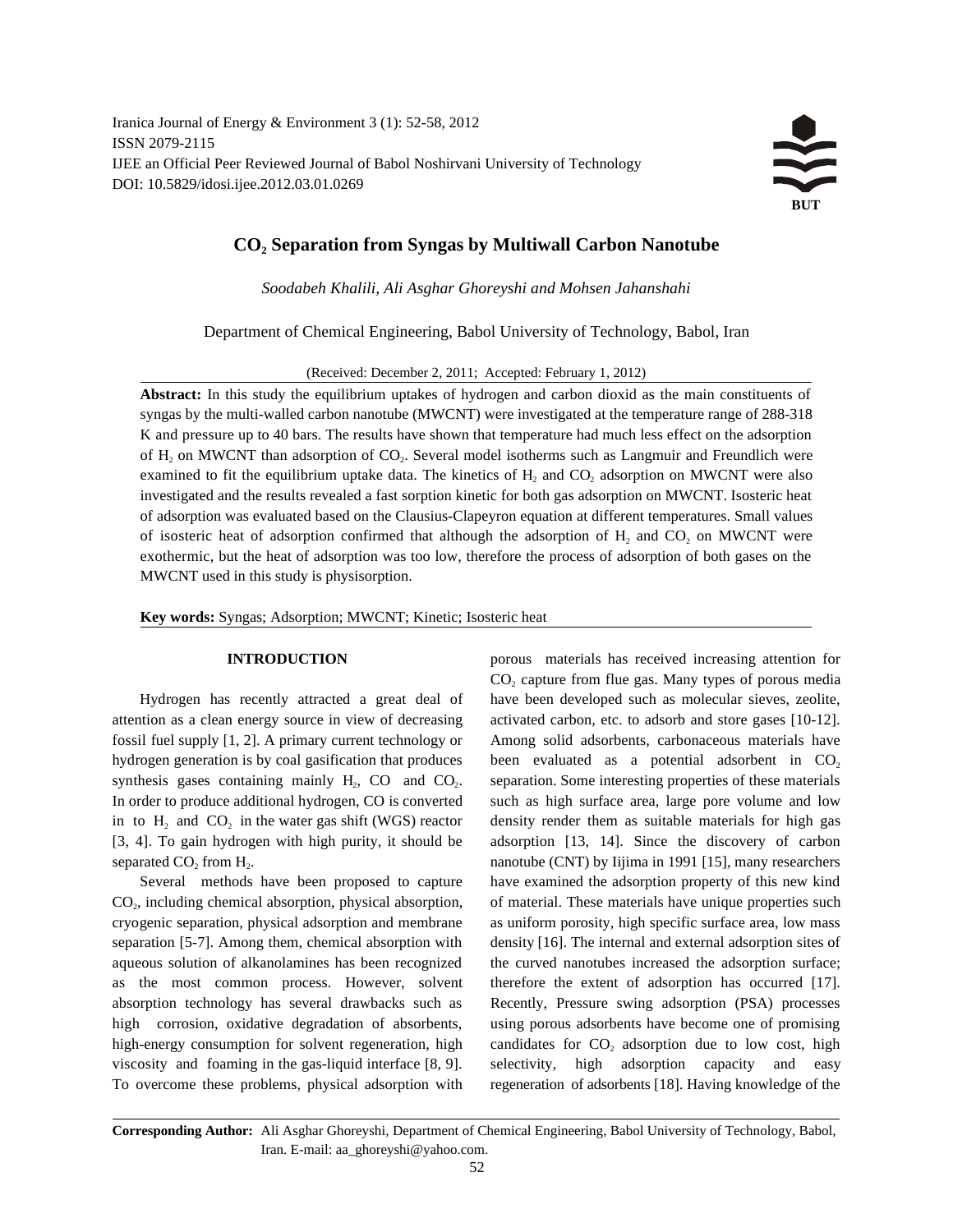PSA system. Equilibrium parameters are also required as Company) employing  $N_2$  adsorption isotherm at 77K.  $N_2$ input information to the modeling and simulation of PSA adsorption/desorption isotherms were determined at a processes. The adsorption isotherms give an insight relative pressure  $(P/P_0)$  range of 0.0001-0.99 and used to about maximum gas storage capacity attainable by a measure surface area, average pore diameter and pore specific adsorbent [19]. volume.

The main objective of the present research was to assess the potential of MWCNT as an effective adsorbent **Apparatus:** The amount of adsorbed hydrogen and for capture of CO<sub>2</sub> from syngas. Experimental results of carbon dioxide on the MWCNT were determined by gas adsorption by MWCNT at equilibrium state were volumetric technique. Fig. 1 displays the apparatus that described by several model isotherms. The kinetic study was designed to conduct the gas adsorption experiments. was also carried out to evaluate the effectiveness of the The apparatus was consisted of two high-pressure adsorption processes. Isosteric heat of adsorption was cells made of stainless steel, called as pressure and evaluated from a set of isotherms based on the adsorption cell. They were placed in a thermostatic water Clausius-Clapeyron equation. bath (with working temperature range of 283-363K

this work were purchased from Alpha Nanotechnologies from gas high-pressure reservoir to the pressure cell via Company, Ltd (China) which was synthesized with the regulator (1) by opening the connecting valve (2). chemical vapor deposition (CVD) method. Carbon dioxide, The adsorption experiments were initiated by opening the hydrogen and helium with purity of 99.99%, 99.999% and valves 5 and 6 between pressure cell and adsorption cell 99.995% respectively, were purchased from Technical and allowing gas entrance to the adsorption cell loaded Gas Services, UAE. We can consider the system was with the adsorbent. The pressure in the system was

microscopy (SEM) by using TESCAN VegaII model The equilibrium state was reached when the pressure microscope to obtain supplementary information about approached to a constant value. Both cells equipped with the MWCNT structure. With SEM in combination, the a PT100 temperature probe and a pressure transducer that EDX (Energy Dispersive X-ray spectroscopy) is used as were interfaced to the computer to monitor and record an analytical technique to find out which elements system pressure. The maximum allowable pressure in the different parts of a MWCNT contain. The physical installation was 50 bars and its working temperature was properties of MWCNT were measured by BET technique in the range of 283-343K.

adsorption isotherms is the first step in the design of a (Belsorp mini II model manufactured by BelJapan

**MATERIALS AND METHODS** temperature constant during the gas adsorption. The **Material and its Characterization:** The MWCNT used in cell via a needle valve to control gas entrance. Gas flew MWCNT were characterized by scanning electron started to drop as gas was adsorbed on the adsorbent. manufactured by Merck Company) to keep the pressure cell was connected to a regulator and adsorption



Fig. 1: Schematic diagram of the volumetric adsorption apparatus: (1) regulator; (2,3) needle valves; (4) vacuum pump; (5,6) ball valves; (7) needle valve; (8,9) pressure transducer; (10,11) temperature probe; (12,13) pressure digital indicator; (14,15) temperature digital indicator; (16) computer; (17) water bath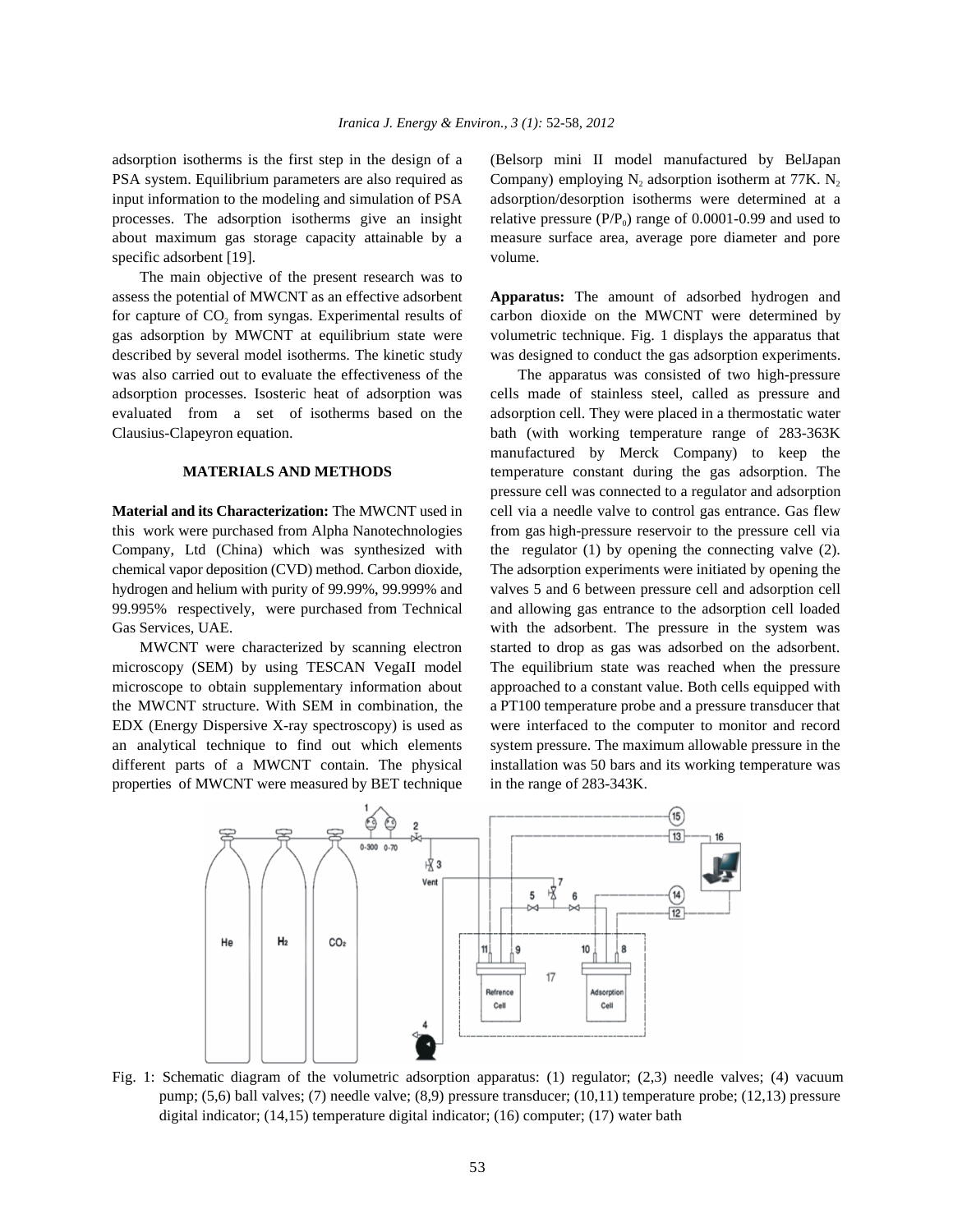Prior loading adsorbent into the adsorption cell, the setup was tested against any probable leak using pressurized air for 24 hours. Before each test, the adsorbent was degassed at 473K for 24 hours and the system was evacuated by vacuum pump to 0.1 mbar. Also the He gas was employed to determine the dead volume by using a calibration cell with a definite volume. By this method the exact volume of pressure and adsorption cell with their connection lines such as tubes and valves were measured.

The amount of adsorbed H<sub>2</sub> and CO<sub>2</sub> was calculated using material balance before and after each test and SRK equation of state for the compressibility factor:

$$
\left. \frac{PV}{ZRT} \right|_{L_1} + \left. \frac{PV}{ZRT} \right|_{a_1} = \left. \frac{PV}{ZRT} \right|_{L_2} + \left. \frac{PV}{ZRT} \right|_{a_2} + N \tag{1}
$$

Where subscripts 1, 2, L and *a* stand for the initial state, final equilibrium state, pressure cell and adsorption cell, respectively. Also V is the volume, P is the pressure, T is the temperature,  $R$  is the universal gas constant and  $Z$  is the gas compressibility factor.

## **RESULT AND DISCUSSION**

**Materials Characterizations:** The textural properties such as BET surface area, pore diameter and pore volume were listed in Table 1. Also elements different parts of MWCNT measured by SEM-EDX analysis were shown in Table 1. The N<sub>2</sub> adsorption and desorption isotherms at Fig. 3: SEM image of MWCNT used in this study 77K of the MWCNT is shown in Fig. 2.

The SEM image for MWCNT was shown in Fig. 3. It is obvious due to their very short length, pristine-MWCNTs showed a little degree of entanglement. There are gray fragments in the structure of MWCNT, which indicates that MWCNTs contain many impurities almost amorphous carbon and carbonaceous particles. Short lengths of this type of MWCNT caused to increase of BET surface area. The short length of MWCNT maybe occurred during purification of CNT with concentrated acids.

**H<sub>2</sub>** and CO<sub>2</sub><sup></sup> Adsorption Isotherms: At any constant temperature, the amount of gas adsorbed on adsorbent is Fig. 4: The variation in equilibrium uptake of  $H_2$  and  $CO_2$ only a function of the pressure. By increasing pressure by MWCNT with pressure



Fig. 2:  $N_2$ , adsorption/desorption isotherms of MWCNT





| Table 1: Technical data of the MWCNT |      |               |               |                               |                                      |                         |  |  |  |  |  |
|--------------------------------------|------|---------------|---------------|-------------------------------|--------------------------------------|-------------------------|--|--|--|--|--|
| Elemental analysis (%)               |      |               |               |                               |                                      |                         |  |  |  |  |  |
| C                                    |      | Impurity (Ca) | Impurity (Au) | $S_{BET}$ (m <sup>2</sup> /g) | Pore volume $\text{cm}^3/\text{g}$ ) | Mean pore diameter (nm) |  |  |  |  |  |
| 89.50                                | 7.76 | 0.25          | 2.49          | 324                           | 0.76                                 | 9.36                    |  |  |  |  |  |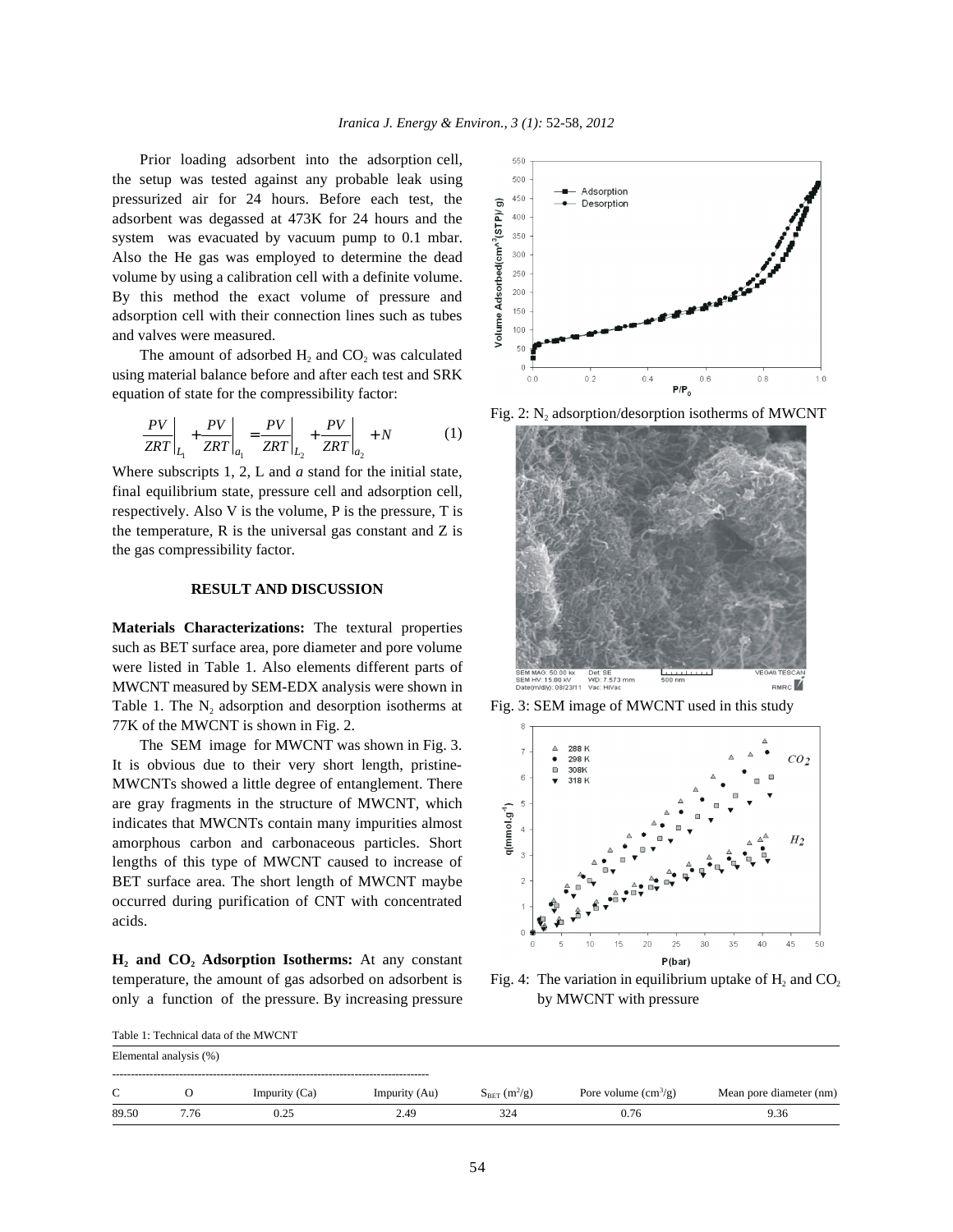|      | Table 2. Early many Prediction is concerned constants for adsorption of H <sub>2</sub> and CO <sub>2</sub> on NPW Civit.<br>H <sub>2</sub> |                                              |                |            |                                            |                | CO,   |                                                 |                |             |                                          |                |  |
|------|--------------------------------------------------------------------------------------------------------------------------------------------|----------------------------------------------|----------------|------------|--------------------------------------------|----------------|-------|-------------------------------------------------|----------------|-------------|------------------------------------------|----------------|--|
|      | Langmuir                                                                                                                                   |                                              |                | Freundlich |                                            |                |       | Langmuir                                        |                | Freundlich  |                                          |                |  |
| T(K) | $q_{m}$                                                                                                                                    | -----------------------------------<br>$K_I$ | $\mathbb{R}^2$ | $K_{F}$    | -------------------------------------<br>n | $\mathbb{R}^2$ | $q_m$ | ------------------------------------<br>$K_{I}$ | $\mathbb{R}^2$ | $K_{\rm E}$ | -----------------------------------<br>n | R <sup>2</sup> |  |
| 288  | 16.125                                                                                                                                     | 0.0072                                       | 0.9997         | 0.1539     | 1.1674                                     | 0.9994         | 20.77 | 0.0132                                          | 0.9932         | 0.428       | 1.3022                                   | .9974          |  |
| 298  | 15.04                                                                                                                                      | 0.0069                                       | 0.9989         | 0.1302     | 1.1417                                     | 0.9974         | 19.31 | 0.0129                                          | 0.9928         | 0.3945      | 1.3067                                   | 0.9980         |  |
| 308  | 13.96                                                                                                                                      | 0.0069                                       | 0.9987         | 0.1201     | 1.1387                                     | 0.9969         | 17.82 | 0.0121                                          | 0.9960         | 0.3334      | 1.2865                                   | 0.9992         |  |
| 318  | 12.36                                                                                                                                      | 0.0073                                       | 0.9977         | 0.1126     | 1.1433                                     | 0.9952         | 13.97 | 0.0148                                          | 0.9985         | 0.3268      | 1.3261                                   | 0.9997         |  |

*Iranica J. Energy & Environ., 3 (1):* 52-58*, 2012*

Table 2: Langmuir and Freundlich isotherm constants for adsorption of H and CO on MWCNT.

and decreasing temperature, uptake of gases increased (Fig. 4). Results indicated that temperature had much less effect on the adsorption of H on MWCNT than adsorption of  $CO<sub>2</sub>$  at the temperature range under study. Also the amount of  $CO<sub>2</sub>$  adsorption on MWCNT is about two times higher than  $H_2$  adsorption may be attributed to this fact that the mean pore diameter of this sample is almost higher than  $H_2$  molecule size compared with CO<sub>2</sub> molecule. The existence of the impurity in this MWCNT decreased the number of available sites for gas adsorption. Therefore, upon removal of impurities such as amorphous carbon and metal catalyst, attached to the surface of CNTs, larger outer surface is exposed to gas, Fig. 5: Nonlinear fit of experimental data with Langmuir improving gas adsorption capacity [20, 21]. and Freundlich models

The amount of adsorbed material onto an adsorbent as a function of its pressure at constant temperature can be described by different adsorption isotherm models. Adsorption on CNTs follows the Langmuir isotherm model which is based on three key assumptions that adsorption cannot proceed beyond monolayer coverage, adsorption sites equivalence and sites independence [22]. The Langmuir isotherm is given in the following equation:

$$
q_e = q_m \frac{K_l P}{1 + K_l P} \tag{2}
$$

Where  $q_e$  is the amount of gas adsorbed per unit mass of MWCNT (mmol.g<sup>-1</sup>);  $q_m$  is the maximum amount of gas adsorbed (mmol.g<sup>-1</sup>) and  $K_L$  is  $K_L = K_a/K_b$ ,  $K_a$  and  $K_b$  are adsorption and desorption constants, respectively. 288 K

The Freundlich model is an empirical equation which is used for non ideal sorption on heterogeneous surfaces The isotherm parameters were obtained through a and it is not restricted to the monolayer sorption [23]. nonlinear fit of experimental data with isotherm models by Freundlich adsorption isotherm is given by: using SigmaPlot software. Fig. 5 shows the comparison of

$$
q_e = k_F P^{\frac{1}{n}}
$$
 (3)

Where  $K_F$  is Freundlich constant and  $1/n$  is the are shown in Table 2. heterogeneity factor. For  $n > 1$ , adsorption is favorable. The Freundlich isotherm indicates reversible adsorption  $K<sub>L</sub>$  values decreased with increasing temperature. These process [24, 25]. results confirm that the affinity between  $CO_2$  and  $H_2$  on





) and  $K_L$  is  $K_L = K_a/K_b$ ,  $K_a$  and  $K_b$  are Fig. 6: Kinetics of  $H_2$  and  $CO_2$  adsorption by MWCNT at

Langmuir and Freundlich isotherm models. The obtained experimental adsorption data to predicted values by values of Langmuir and Freundlich isotherm parameters

The maximum gas capacity  $(q_m)$  for adsorption and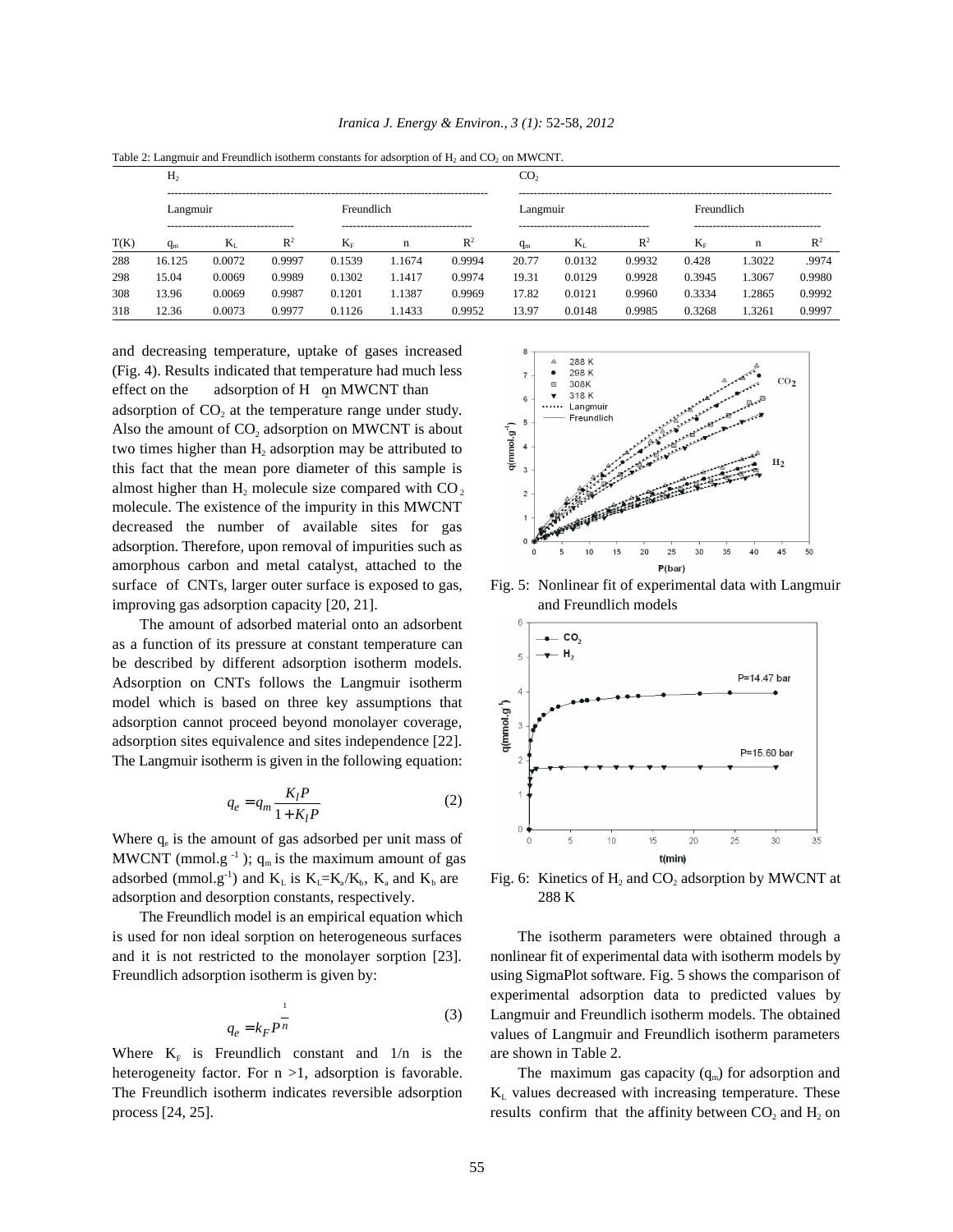

Fig. 7: Isosteric heat of adsorption of H, and CO, on the MWCNT (q in mmol.g<sup>-1</sup>)

and indicating an exothermic reaction [26]. The n values of interaction between gas molecules and the surface of of the Freundlich isotherm equation are more than 1, so adsorbent. The isosteric heat of adsorption is defined by adsorption is favorable. The  $K_F$  value of the gas adsorbed Clausius-Clapeyron equation [32, 33]. by the MWCNT decreased when temperature increased. These results suggested that the adsorption of the both (4) gases on these sorbent is more favorable at low temperature [27]. Where p (bar) is pressure at constant equilibrium uptake,

adsorption are necessary to evaluate the effectiveness of adsorption (Fig. 8). A rule of thumb in adsorption is that an adsorption process. By this way it could be to predict heat of adsorption of 80 kJ/mol or more indicates the rate-limiting step in an adsorption process and to chemisorption and smaller values is representative of obtain a conceptual understanding of the adsorption physisorption [34, 35]. The obtained amounts of heat of mechanism associated with the phenomena. <br>adsorption for both gas much smaller than 80 kJ/mol.

and about 14-15 bars were investigated (Fig. 6). The plots on the MWCNT used in this study is dominated by of  $q_i$  versus t showed that the adsorption kinetic of  $H_2$  and physisorption. The negative slopes are shown in Fig. 7  $CO<sub>2</sub>$  on MWCNT include of two steps, an initial rapid step reconfirmed that the process of adsorption is exothermic. where adsorption was fast and a second slow step where equilibrium uptake was obtained. The recorded data revealed a fast kinetics for the adsorption of  $H<sub>2</sub>$  and CO<sub>2</sub> in which most of adsorption occurs at early time of adsorption experiments and then adsorbent is saturated by the adsorbate. The initial high rate of gas uptake may be attributed to the existence of the vacant active sites and bare surface; however the number of available adsorption sites decreased as the number of gas molecules adsorbed increased. The equilibrium time was 9 min for  $H_2$  and 24 min for  $CO_2$  [28-31].

**Thermodynamic Studies:** In order to obtain a conceptual understanding of the adsorption mechanism associated with the phenomena, heat of adsorption was calculated. Fig. 8: Variation of the isosteric heat of adsorption with Heat of adsorption shows the enthalpy change before and

MWCNT had an inverse relationship with temperature after adsorption. Therefore, it is a measure of the strength

$$
\Delta H_{st} = R \frac{d \ln p}{d (1/T)|_{q_e}} \tag{4}
$$

**H<sub>2</sub>** and CO<sub>2</sub> Adsorption Kinetics: Kinetic studies of The plot of lnp versus 1/T gives the isosteric heat of The kinetics of gas uptake by the MWCNT at 288 K This indicates that the process of  $H_2$  and  $CO_2$  adsorption R  $(J/mol.k)$  is the gas constant and T  $(K)$  is temperature.



the amount of adsorbed H, and CO,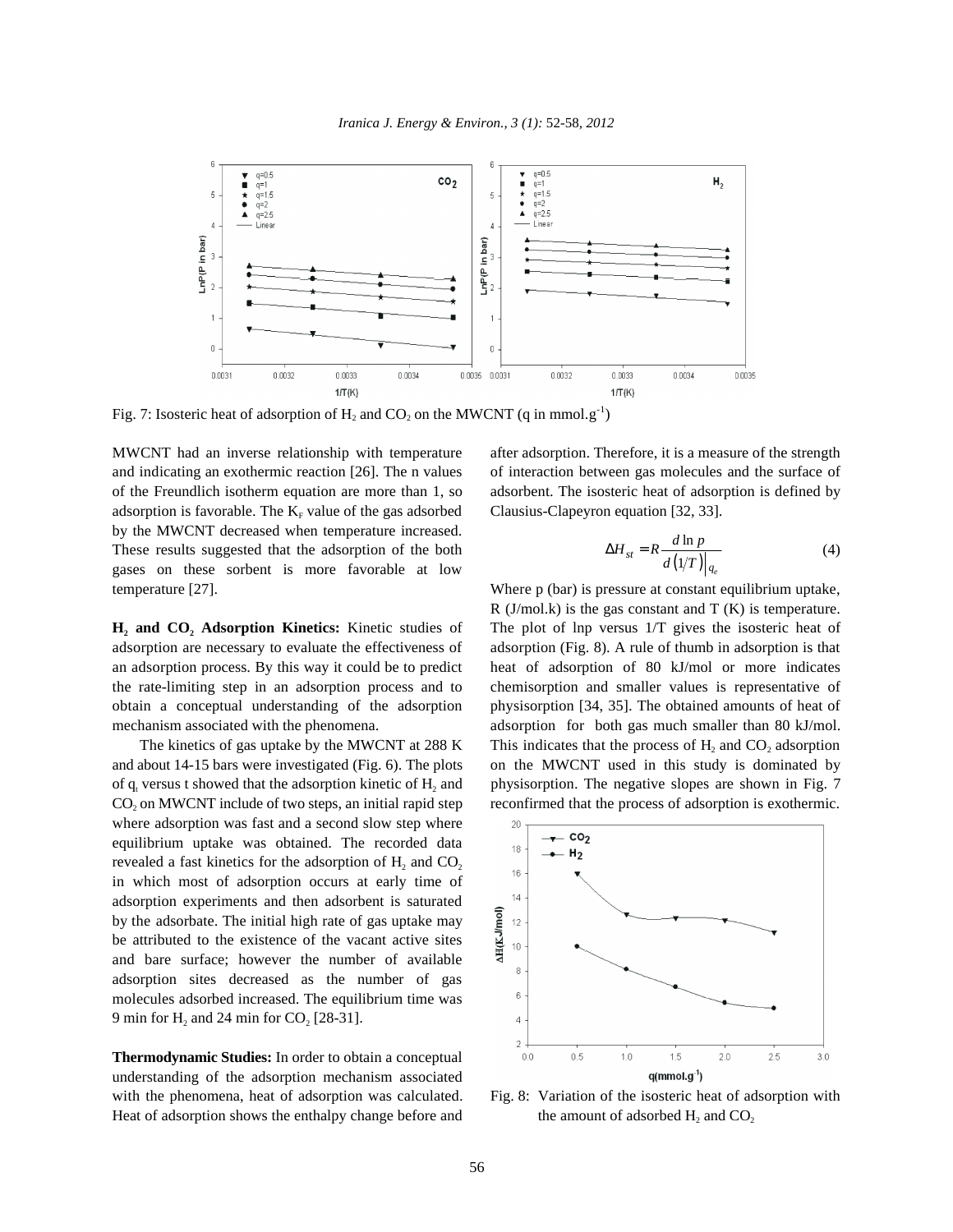adsorption with the amount of adsorbed  $H_2$  and  $CO_2$ . By increasing surface coverage, the isosteric heat of adsorption of both gases decreases. This reality confirms that in lower pressure gas molecules can come into direct contact with the MWCNT. This causes a stronger interaction between gases and MWCNT. Therefore the isosteric heat of adsorption increases. The occupation of pores at higher gas equilibrium pressure causes the weak interaction between gases and MWCNT occur. Hence the adsorption enthalpy decreases. A comparison between the heat of adsorption of  $H_2$  and  $CO$ , (Fig. 8) reveals that the heat of adsorption of  $CO<sub>2</sub>$  is higher than the heat of adsorption of  $H<sub>2</sub>$  on the surface coverage. The higher heat of sorption of  $CO<sub>2</sub>$  shows that  $CO<sub>2</sub>$  is adsorbed more strongly on MWCNT compared with  $H<sub>2</sub>$ . Maybe because of this fact that the molecular mass of  $CO<sub>2</sub>$  is higher than H<sub>2</sub> this causes increasing Van-der Waals forces between gas molecules and adsorbent.

### **CONCLUSIONS**

The equilibrium uptakes of  $H_2$  and  $CO_2$  by multiwalled carbon nanotube adsorbent were measured at temperature range of 288-318 K and pressure up to 40 bars. Describing the sorption equilibria by Langmuir and Freundlich models through a non linear fit to the experimental isotherm data confirmed the affinity between  $H_2$  and  $CO_2$  on MWCNT had an inverse relationship with temperature and indicating an exothermic reaction. The results emphasized that lower temperature and higher pressure is needed to improve the gas uptake by MWCNT. The kinetics of  $H_2$  and  $CO_2$ uptake at 288 K and 14-15 bars revealed a fast adsorption kinetics for both gases in which most of adsorption occurred at early time of adsorption experiments and then adsorbent was saturated by the adsorbate. Small values of isosteric heat of adsorption indicated physical nature of adsorption mechanism. In conclusion, the general results obtained from equilibrium, kinetic and thermodynamic studies indicated that MWCNTs is a promising adsorbent for  $CO<sub>2</sub>$  removal from flue gas (mixture of  $H_2$  and  $CO<sub>2</sub>$ ).

## **REFERENCES**

1. Dodziuk, H. and G. Dolgonos, 2002. Molecular modeling study of hydrogen storage in carbon nanotubes. Chemical Physics Letters, 356(1-2): 79-83.

- Fig. 8 depicts the variation of the isosteric heat of 2. Huang, W., X. Zhang, J. Tu, F. Kong, J. Ma, F. Liu, H. Lu and C. Chen, 2003. The effect of pretreatments on hydrogen adsorption of multi-walled carbon nanotubes. Materials Chemistry and Physics, 78(1): 144-148.
	- 3. Cao, D. and J. Wu, 2005. Modeling the selectivity of activated carbons for efficient separation of hydrogen and carbon dioxide. Carbon, 43(7): 1364-1370.
	- 4. Giunta, P., C. Mosquera, N. Amadeo and M. Laborde, 2007. Simulation of a hydrogen production and purification system for a PEM fuel-cell using bioethanol as raw material. J. Power Sources, 164(1): 336-343.
	- 5. Brunetti, A., F. Scura, G. Barbieri and E. Drioli, 2010. Membrane technologies for  $CO<sub>2</sub>$  separation. J. Membrane Sci., 359(1-2): 115-125.
	- 6. Olajire, A.A., 2010. CO<sub>2</sub> capture and separation technologies for end-of-pipe applications-A review. Energy, 35(6): 2610-2628.
	- 7. Chatti, R., A.K. Bansiwal, J.A. Thote, V. Kumar, P. Jadhav, S.K. Lokhande, R.B. Biniwale, N.K. Labhsetwar and S.S. Rayalu, 2009. Amine loaded zeolites for carbon dioxide capture: Amine loading and adsorption studies. Microporous and Mesoporous Materials, 121(1-3): 84-89.
	- 8. Chang, F.Y., K.J. Chao, H.H. Cheng and C.S. Tan, 2009. Adsorption of  $CO<sub>2</sub>$  onto amine-grafted mesoporous silicas. Separation and Purification Technol., 70(1): 87-95.
	- 9. Zelenak, V., D. Halamova, L. Gaberova, E. Bloch and P. Llewellyn, 2008. Amine-modified SBA-12 mesoporous silica for carbon dioxide capture: Effect of amine basicity on sorption properties. Microporous and Mesoporous Materials, 116(1-3): 358-364.
	- 10. Knofel, C., J. Descarpentries, A. Benzaouia, V. Zelenak, S. Mornet, P. Llewellyn and V. Hornebecq, 2007. Functionalised micro/ mesoporous silica for the adsorption of carbon dioxide. Microporous and Mesoporous Materials, 99(1-2): 79-85.
	- 11. Pevida, C., M.G. Plaza, B. Arias, J. Fermoso, F. Rubiera and J.J. Pis, 2008. Surface modification of activated carbons for  $CO<sub>2</sub>$  capture. Applied Surface Sci., 254(22): 7165-7172.
	- 12. Wei, J., L. Liao, Y. Xiao, P. Zhang and Y. Shi, 2010. Capture of carbon dioxide by amine-impregnated as-synthesized MCM-41. J. Environmental Sci., 22(10): 1558-1563.